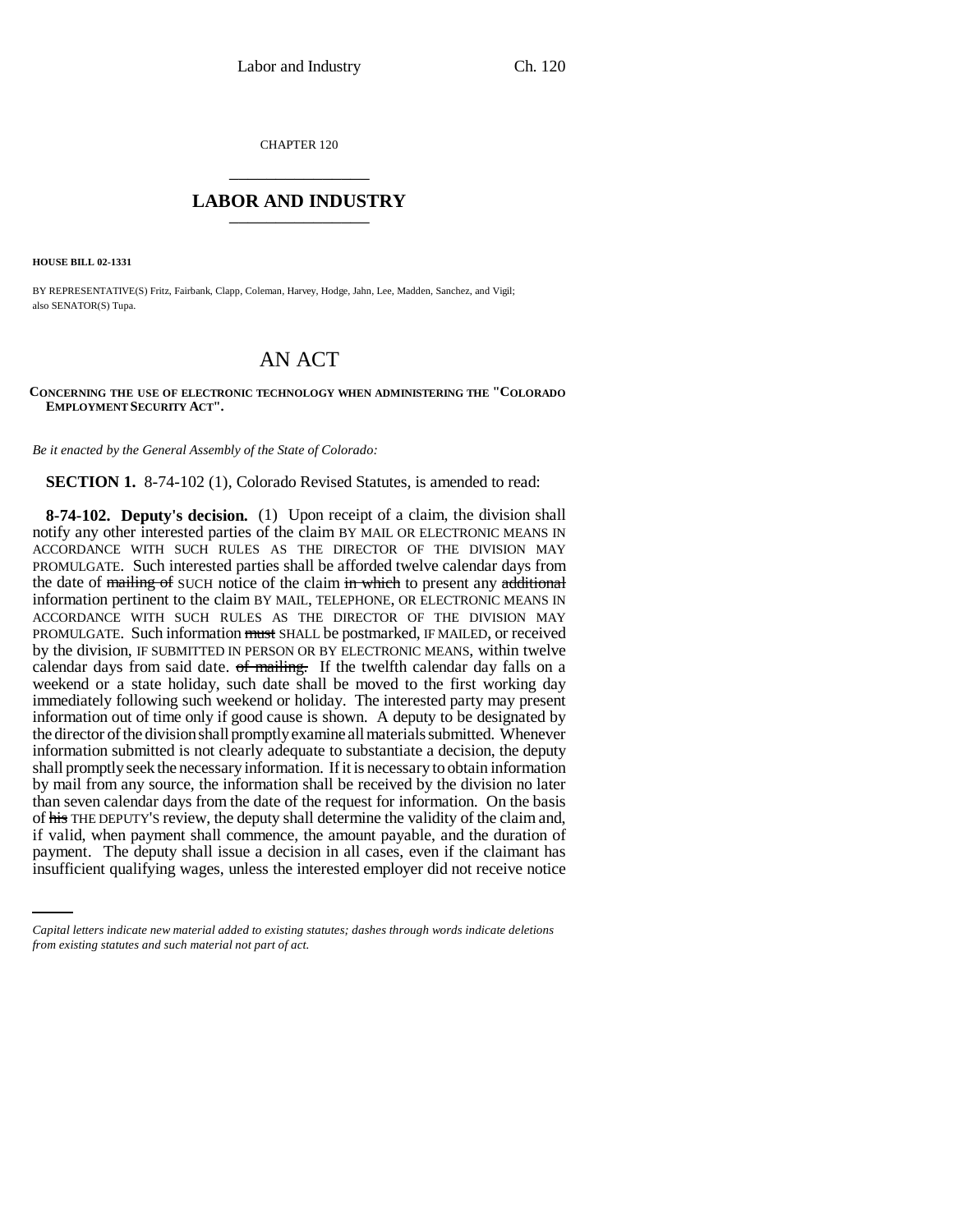of the claim, except when the separation from employment is due to a lack of work and no alleged disqualifying circumstances are indicated. His THE DEPUTY'S decision shall set forth findings of fact, conclusions of law, and an order. The division shall promptly provide all interested parties with copies of the deputy's decision.

**SECTION 2.** 8-74-103 (1), Colorado Revised Statutes, is amended to read:

**8-74-103. Hearing officer review.** (1) Any interested party who is dissatisfied with a deputy's decision may appeal that decision and obtain a hearing covering any issue relevant to the disputed claim. The issue of a claimant's availability will be relevant to the extent set forth in section 8-73-107 (1) (c) (I) (A). The initial appeal shall be to a hearing officer designated by the director of the division and must be postmarked, IF MAILED, or received by the division, IF SUBMITTED IN PERSON OR BY ELECTRONIC MEANS, within fifteen calendar days from the date of notification of the decision of the deputy IN ACCORDANCE WITH SUCH RULES AS THE DIRECTOR OF THE DIVISION MAY PROMULGATE. "Deputy", as used in this article, means a person who adjudicates claims for the division when Colorado is the paying state. Wages paid in Colorado and transferred to another state in which the claimant has filed shall not be subject to adjudication by a deputy of the division or to an appeal directed to this state.

**SECTION 3.** 8-74-104 (1), Colorado Revised Statutes, is amended to read:

**8-74-104. Industrial claim appeals office review.** (1) Any interested party who is dissatisfied by a hearing officer's decision may appeal that decision and obtain administrative review by the industrial claim appeals office. Any such appeal must be postmarked, IF MAILED, or received by the industrial claim appeals office, IF SUBMITTED IN PERSON OR BY ELECTRONIC MEANS, within fifteen calendar days from the date of mailing NOTIFICATION of the decision of the hearing officer. The director of the division shall MAY prescribe regulations RULES for the conduct of such appeals, including apportionment of transcript costs (not to exceed the actual costs of such materials), FILING METHODS, briefing schedules, and similar matters.

**SECTION 4.** 8-74-106 (1) (a), Colorado Revised Statutes, is amended to read:

**8-74-106. Time limits and procedures for appeal within the division.** (1) The following procedures and limitations shall apply to all appeals taken pursuant to this article:

(a) Any party may petition for review of a deputy's decision by filing a petition therefor with the division within fifteen calendar days after the date of notification of such decision. Notification of the decision shall be by personal delivery of the decision to an interested party or by mailing a copy of the decision to the last-known address shown in the division files RECORDS of an interested party and to his THE INTERESTED PARTY'S attorney or representative of record, if any, OR BY ELECTRONIC MEANS. The date of notification shall be the date of personal delivery, THE DATE OF TRANSMISSION AS RECORDED BY THE DIVISION, IF NOTIFICATION IS MADE BY ELECTRONIC MEANS, or the date of mailing of a decision.

**SECTION 5.** 8-76-103 (4), Colorado Revised Statutes, is amended to read: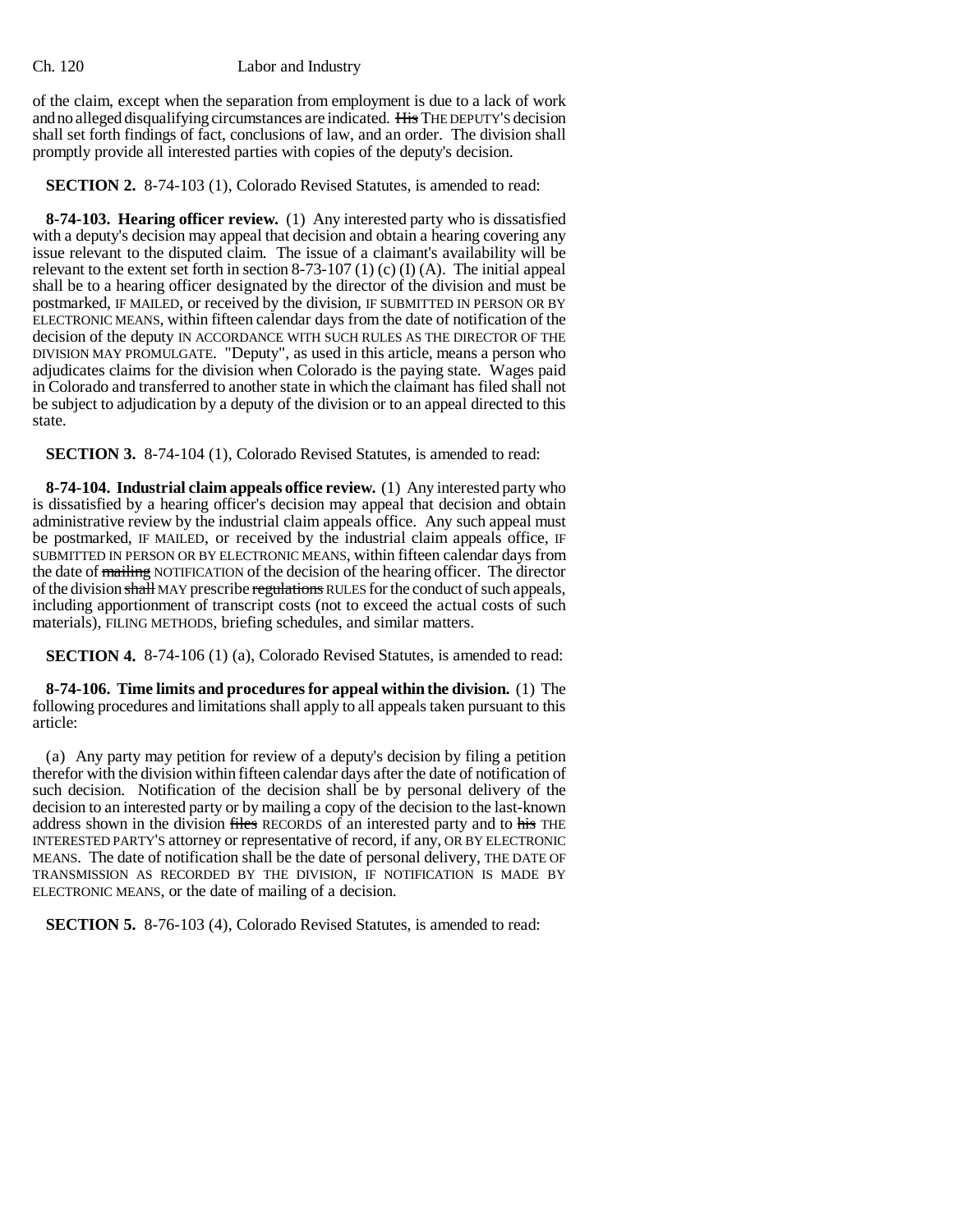Labor and Industry Ch. 120

**8-76-103. Future rates based on benefit experience.** (4) An employer shall have sixty calendar days from the mailing date OR THE TRANSMISSION DATE AS RECORDED BY THE DIVISION of a quarterly statement of benefits charged to his THE EMPLOYER'S account in which to file a written protest or application requesting a review and determination of benefit charges. Such application shall specify in detail the grounds upon which such employer relies AND MAY BE FILED IN PERSON, BY MAIL, OR BY ELECTRONIC MEANS IN ACCORDANCE WITH SUCH RULES AS THE DIRECTOR OF THE DIVISION MAY PROMULGATE. The division shall investigate the matters specified and give such employer notice  $\frac{dy}{dx}$  mail of its redetermination BY MAIL OR BY ELECTRONIC MEANS. If the employer fails to act within the prescribed time, benefits charged to such account shall be deemed correct and final. Appeal from the redetermination decision may be made pursuant to section 8-76-113 (2).

**SECTION 6.** 8-76-104 (5) (g), Colorado Revised Statutes, is amended to read:

**8-76-104. Successor employer.** (5) (g) The transfer of experience with respect to a segregable unit shall be of no force and effect unless an application for such transfer, signed by both the predecessor employer and the successor EMPLOYER, is filed with the division IN SUCH FORM AND MANNER AS THE DIRECTOR OF THE DIVISION MAY PRESCRIBE BY RULE. Such application shall be filed within sixty days after the notice of employer liability from the division is mailed OR TRANSMITTED BY ELECTRONIC MEANS to the successor employer. Such notice shall contain information pertaining to segregable unit transfers.

**SECTION 7.** 8-76-106, Colorado Revised Statutes, is amended BY THE ADDITION OF A NEW SUBSECTION to read:

**8-76-106. Termination of employer liability.** (4) FOR THE PURPOSES OF THIS SECTION, WRITTEN APPLICATIONS SHALL BE FILED IN SUCH FORM AND MANNER AS THE DIRECTOR OF THE DIVISION MAY PRESCRIBE BY RULE, INCLUDING IN PERSON, BY MAIL, BY TELEPHONE, OR BY ELECTRONIC MEANS.

**SECTION 8.** 8-76-107, Colorado Revised Statutes, is amended BY THE ADDITION OF A NEW SUBSECTION to read:

**8-76-107. Election to become liable.** (3) FOR THE PURPOSES OF THIS SECTION, WRITTEN APPLICATIONS SHALL BE FILED IN SUCH FORM AND MANNER AS THE DIRECTOR OF THE DIVISION MAY PRESCRIBE BY RULE, INCLUDING IN PERSON, BY MAIL, BY TELEPHONE, OR BY ELECTRONIC MEANS.

**SECTION 9.** 8-76-108 (1) (d), Colorado Revised Statutes, is amended to read:

**8-76-108. Coverage by political subdivisions.** (1) (d) An election by a contributing political subdivision to become a reimbursing employer or an election by a reimbursing political subdivision to become a contributing employer may be made by filing with the division written notice, IN SUCH FORM AND MANNER AS THE DIRECTOR OF THE DIVISION MAY PRESCRIBE BY RULE, not later than March 1 of the calendar year in which the election is to be effective. Such election becomes effective as of the first day of the calendar year with respect to services performed after that date. Notwithstanding the effective date of any election, the political subdivision remains liable for all benefits chargeable against its account which THAT it has not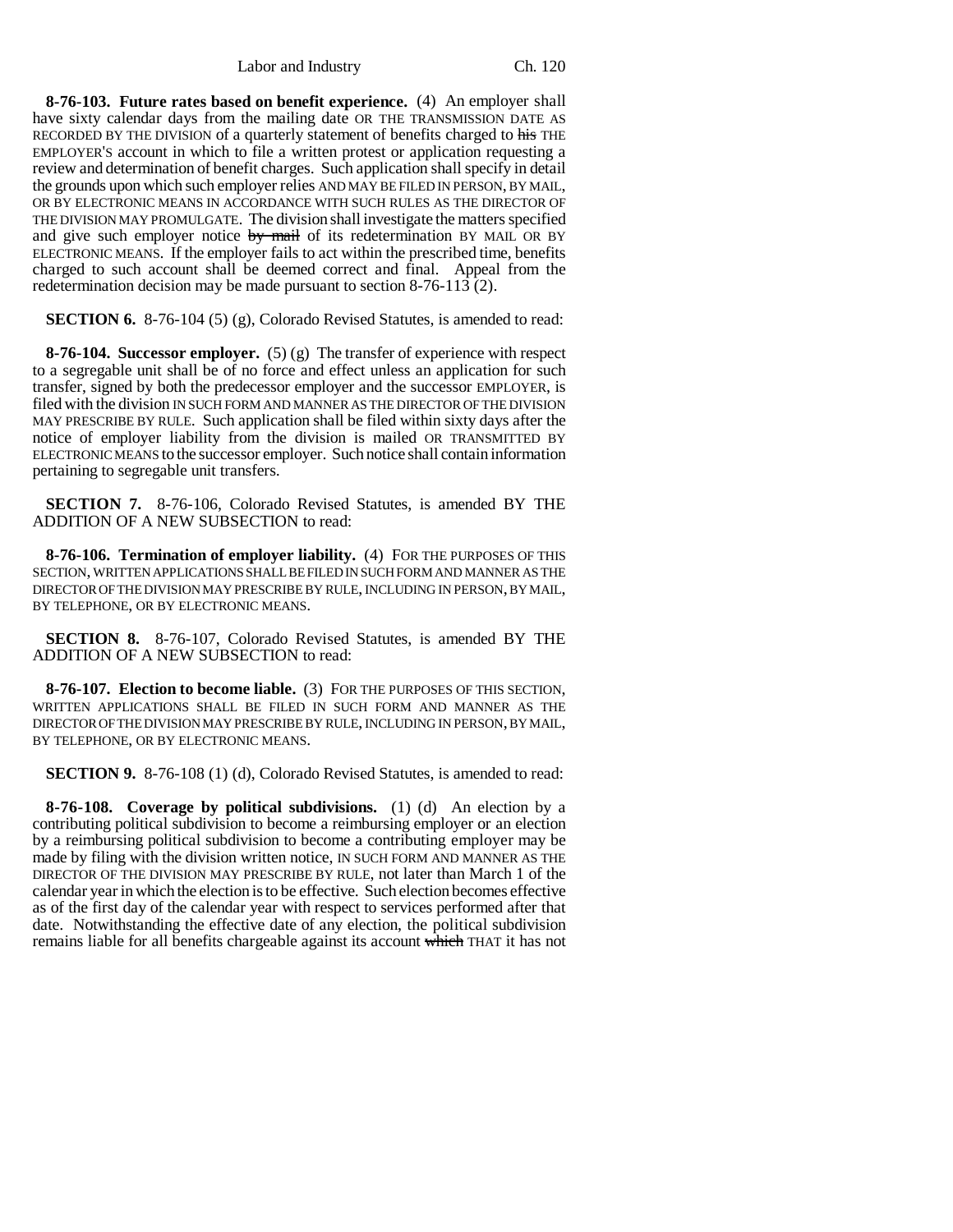paid.

**SECTION 10.** 8-76-110, Colorado Revised Statutes, is amended BY THE ADDITION OF A NEW SUBSECTION to read:

**8-76-110. Financing benefits paid to employees of nonprofit organizations.** (8) FOR THE PURPOSES OF THIS SECTION, APPLICATIONS, FILINGS, AND NOTICES OF ELECTION SHALL BE FILED IN SUCH FORM AND MANNER AS THE DIRECTOR OF THE DIVISION MAY PRESCRIBE BY RULE, INCLUDING IN PERSON, BY MAIL, BY TELEPHONE, OR BY ELECTRONIC MEANS.

**SECTION 11.** 8-76-113 (1) and (2), Colorado Revised Statutes, are amended to read:

**8-76-113. Protest - appeal - filed by an employer.** (1) Any employer who wishes to appeal a determination of liability for taxes, a determination of coverage under the provisions of articles 70 to 82 of this title, or a seasonality determination pursuant to section 8-73-106 may file a written notice of appeal with the division IN SUCH FORM AND MANNER AS THE DIRECTOR OF THE DIVISION MAY PRESCRIBE BY RULE, INCLUDING IN PERSON, BY MAIL, OR BY ELECTRONIC MEANS. Except as otherwise provided by this section, proceedings on appeal shall be governed by the provisions of article 74 of this title. No appeal shall be heard unless the notice of appeal has been postmarked or received by the division within fifteen calendar days from the date the notice of such determination is mailed OR TRANSMITTED by the division to the employer IN ACCORDANCE WITH SUCH RULES AS THE DIRECTOR OF THE DIVISION MAY PROMULGATE.

(2) Any employer who wishes to protest an assessment of taxes, a notice of rate of tax, a recomputation of tax rate, or any notice of correction of any matter set forth in this subsection (2) shall file a request for redetermination with the division, in accordance with regulations RULES promulgated by the director of the division. The division shall thereafter promptly notify the employer of its redetermination decision. Any employer who wishes to appeal from a redetermination decision may file a written notice of appeal with the division. Except as otherwise provided by this section, proceedings on appeal shall be governed by the provisions of article 74 of this title. No appeal shall be heard unless notice of appeal has been postmarked or received by the division within fifteen calendar days from the date the notice of such redetermination is mailed OR TRANSMITTED by the division to the employer IN ACCORDANCE WITH SUCH RULES AS THE DIRECTOR OF THE DIVISION MAY PROMULGATE.

**SECTION 12.** 8-79-104 (2), Colorado Revised Statutes, is amended to read:

**8-79-104. Failure to file true report - penalty.** (2) Any assessment so made and certified by the division shall be prima facie good and sufficient for all legal purposes. Notice and demand for such taxes plus any interest and penalties imposed by articles 70 to 82 of this title shall be made upon such forms as the division may prescribe, and the notice and demand shall become final fourteen CALENDAR days after the date of delivery of said notice and demand to the employer in person or after the date of the transmittal thereof BY ELECTRONIC MEANS OR by registered mail to his THE EMPLOYER'S last-known address or place of business. The employer may file a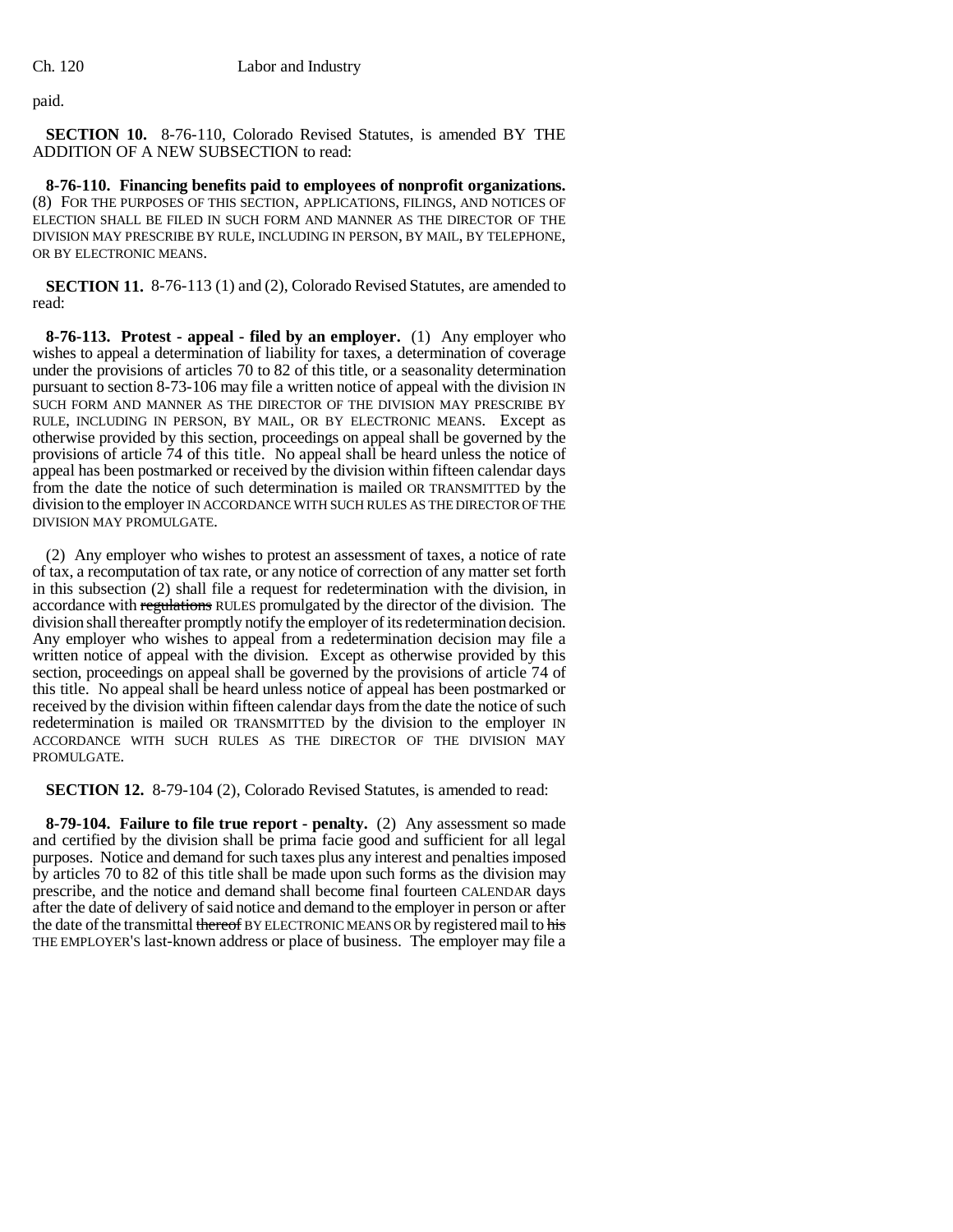Labor and Industry Ch. 120

request for review or modification of said assessment with the division within the fourteen days in the manner and form prescribed by the division. The division, on the basis of evidence submitted by the employer disclosing the correct amount of taxes, may amend or otherwise modify its previous assessments.

**SECTION 13.** 8-79-108 (1), Colorado Revised Statutes, is amended to read:

**8-79-108. Refunds.** (1) An employing unit may file a written AN application for THE refund of money paid erroneously and, IN SUCH FORM AND MANNER AS THE DIRECTOR OF THE DIVISION MAY PRESCRIBE BY RULE, INCLUDING IN PERSON, BY MAIL, BY TELEPHONE, OR BY ELECTRONIC MEANS. If the division determines that such payment, or any portion thereof, was paid erroneously, the division shall either issue to the employing unit a credit memo therefor, or make a refund thereof, in either event without interest thereon. Where no written request APPLICATION is received, and the division determines that taxes have been paid erroneously, the division may, at its option, correct any erroneous payments. Any such correction, if it involves less than one hundred dollars, may be by credit memo. In no event may an employing unit recover money paid erroneously, or otherwise, which THAT has been paid prior to January 1 of the first year of the five calendar years immediately preceding the date of the filing of the application for refund. If such application for refund is refused, or if no final action is taken thereon within six months, an employing unit may commence an action in the district court for the city and county of Denver for the collection thereof. In the event of court action, no recovery of any money paid prior to January 1 of the first year of the five calendar years immediately preceding the date of the filing of the application shall be allowed. For like cause and for the same period, a recovery, as above indicated, may be allowed on the division's own initiative.

**SECTION 14.** 8-81-101 (4) (c), Colorado Revised Statutes, is amended to read:

**8-81-101. Penalties.** (4) (c) Any person aggrieved by a determination of the division made under this subsection (4) may appeal that determination and obtain a hearing before a hearing officer with the right to further appeal as provided by article 74 of this title. The initial appeal must be postmarked OR RECEIVED within fifteen calendar days after the date of notification of such determination by the division; otherwise, the determination shall be final.

**SECTION 15.** 8-70-103, Colorado Revised Statutes, is amended BY THE ADDITION OF A NEW SUBSECTION to read:

**8-70-103. Definitions.** As used in articles 70 to 82 of this title, unless the context otherwise requires:

(8.5) "ELECTRONIC" HAS THE MEANING SET FORTH IN SECTION 24-71.1-103 (2), C.R.S.; EXCEPT THAT "ELECTRONIC" SHALL NOT INCLUDE USE OF THE TELEPHONE TO TRANSMIT AUDIO OR VOICE COMMUNICATION.